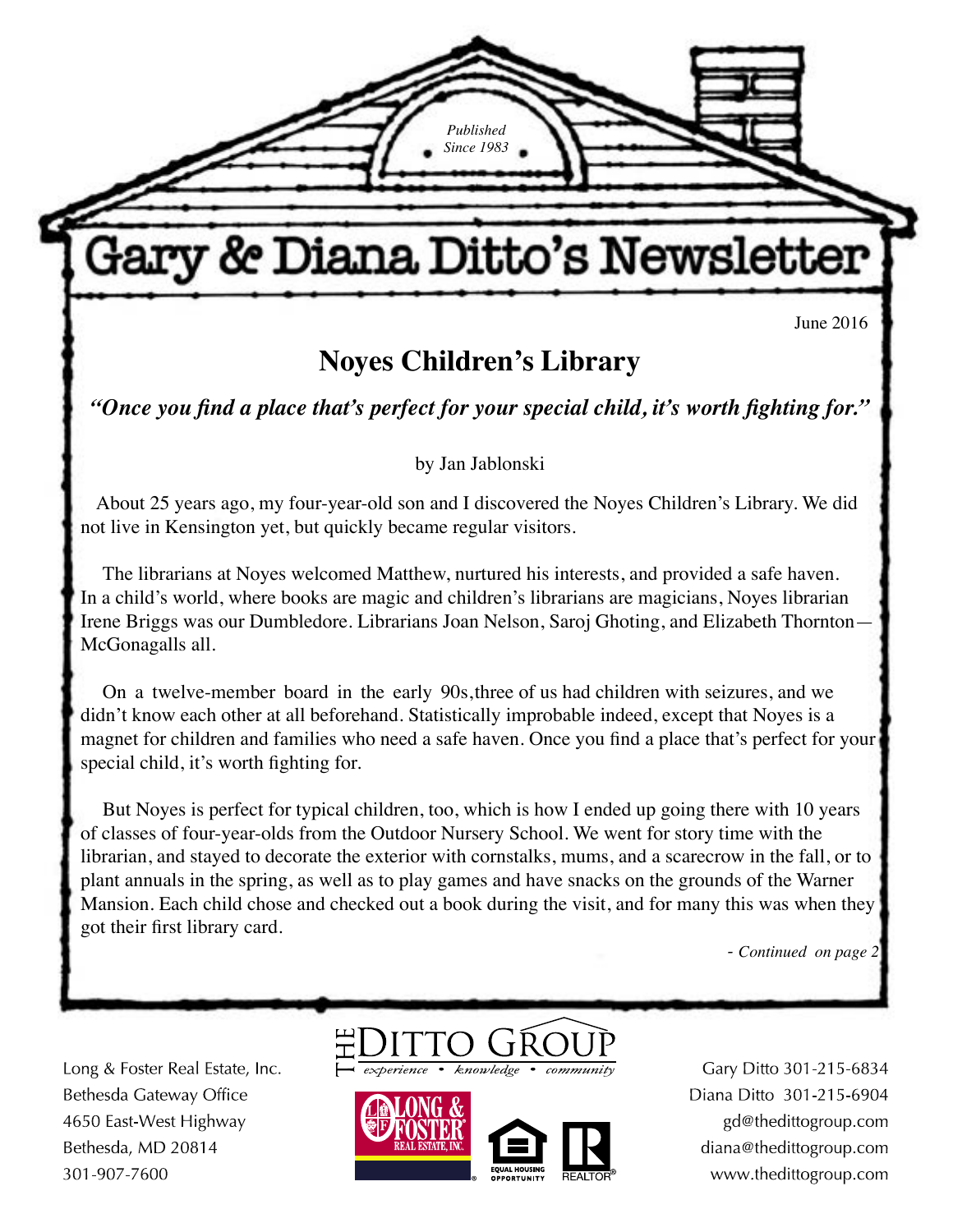#### *- Noyes Children's Library—Continued*

My trips to Noyes with my own children were how we got to know Kensington. We would park at Noyes and have our relaxed visit to the library, running outside periodically to watch trains pass when my railroadloving son heard their whistles. Then maybe we'd walk to a nearby store for snacks that we would eat in one of the parks.

We became regulars at Johnson's, Café Monet, and several Howard Avenue businesses. We crossed the tracks and went to Hudson Trail, and to that wonderful women's, children's, housewares store, Catch Can. When my second son came along ten years later, there were new eateries and businesses to explore. I wonder whether Kensingtonians know how much having the Noyes Library in its midst draws people to other parts of the town.

I volunteer for the Noyes Foundation because I want other children and families to have a chance to find the same comfort and happiness at Noyes that my sons had.



In an old Noyes scrapbook there is a letter from Presidential Medal of Freedom recipient Gilbert Melville Grosvenor [editor of National Geographic Magazine] in which he wrote about still being able to feel the warmth of the Noyes Library's wood floors when he read a book.

My sons are part of a line of children, almost 125 years long, who have been introduced to books at the Noyes Library. I hope the line of children will extend for another 125 years, and that this historic building will soon be fully accessible to all.

I grew up in a small town in south Georgia, near Tallahassee, Florida, as did my parents. My husband is local and a proud graduate of Walter Johnson High School. Both of my parents were very involved in their community, but I think the passion for service was probably in my father, a family physician in sole practice who spent a lot of time, over decades, traveling to Atlanta to work with colleagues and legislators to make changes that he felt were important to his profession.

The early years when I got involved with Noyes coincided with the publication of a book by Children's Defense Fund founder Marian Wright Edelman. In the book, *The Measure of Our Success*, Edelman talks about people who would question why she worked on behalf of children other than her own. She said that she took her children along and got them involved in things related to her work. I tried it, and both of my sons have been happy Noyes volunteers.

Both began performing Penny Theater when they were in early elementary school. My older son still does photography, graphic design, and other work for the Noyes Foundation, and until my younger son went off to college, he took care of most of the Foundation's computer and Internet needs. They both were able to develop and pursue what interested them.

As I have said many times, it has been a pleasure and a privilege to work on behalf of Noyes. I have made lifetime friends. One of them, the late Barbara Hutchinson, was a Kensington resident and early childhood educator of uncommon ability. This led me eventually to work at the Outdoor Nursery School, which I loved. My children grew up doing meaningful volunteer work.

And the Noyes Library is carpeted with children, thriving.



*Jan Jablonski (center) and members of the Noyes Children's Library Foundation Board at a fundraising event*.

# Congratulations to Jan Jablonski *Winner of the 2016 Individual Montgomery Serves Awards*

Jan Jablonski, co-president of the Noyes Foundation, was named individual Montgomery Serves Award winner for her inspiring dedication to Noyes Library and its early literacy mission. The Montgomery Serves awards recognize those who have given extraordinary community service or volunteerism.

Jan finds it beyond comprehension "to have been nominated and selected in a county where so many do so much," but many in the community know how well-deserved this recognition is.

Jan Jablonski has long advocated on behalf of libraries, early childhood literacy, and special needs children. She cofounded the Noyes Children's Library Foundation in 1991 and was a distinguished early childhood educator at theOutdoor Nursery School until 2012.

Throughout the 1990's, Jan led a group of county residents in raising private funds to help pay for the library's operating costs and initiated a public-private partnership with the Montgomery County Council.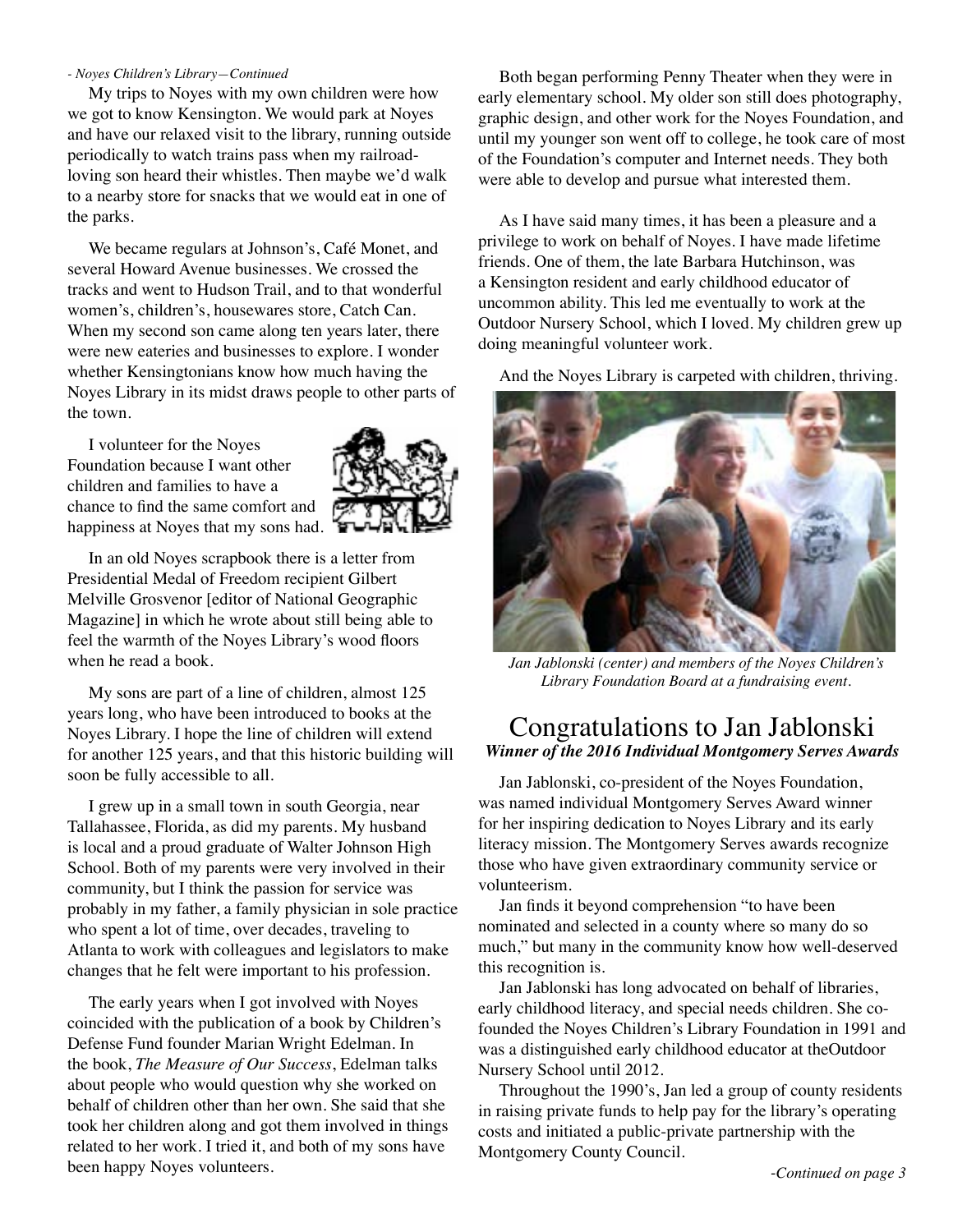#### *Congratulations to Jan Jablonski—Continued*

During a County budget crisis in 2010, she reignited the Foundation, recruited a new generation of volunteers, and raised the necessary funds from private donors to keep Noyes open. During Jan's leadership, the Foundation has raised over \$750,000 to support Noyes' operating budget, and to supplement the County's early literacy programming.

In 2010, when the Noyes Library became required to comply with the ADA Standards for Accessible Design, Jan began thinking outside of the box. She understood that the requirement to make Noyes accessible to people with physical disabilities created an opportune moment to work with the County to expand the usable space within Noyes, while going beyond the minimum ADA standards and incorporating universal design principles to make the 123 year old library a model of true inclusion and accessibility.

In 2015, Jan spearheaded the official launch of the Foundation's Make More Noyes Campaign, which seeks to raise more than half the funds for this renovation. The number of hours that Jan has contributed is countless, all while coping with ALS.

In addition to the campaign, she continues to assist with the library's early literacy initiatives. Whether it is tapping into her years of experience as an early childhood educator to create engaging crafts for community events; helping develop unique "Penny Theater" shows that are part of the Noyes tradition; establishing a memorandum of understanding with County personnel; or writing grant proposals to secure funding, no task is too herculean or menial for Jan.

After experiencing symptoms of something vaguely amiss in 2010, Jan was diagnosed with ALS in the summer of 2011 and retired from teaching May 2012. Since losing her ability to walk in November 2013, Jan uses a custom power chair. Speaking has become difficult, but she writes beautifully and graciously offered her experiences and answered questions in her article.

At the Montgomery Serves award celebration held May 2nd at Imagination Stage, Jan concluded her remarks this way: "With a nod to a New York Times essay, my message is this: If you ever fall off a tall building in slow motion, which is sort of what ALS is like, don't give up. You can get a lot done on the way down, and the view is truly beautiful."

E-Mail Updates from The Ditto Group—

Sign up for either or both of these updates:

• Our Monthly Sold Reports, sent via e-mail

• Our weekly "Open House" e-mail

You choose what to sign up for and you can always unsubscribe. Sign up on our home page: www.thedittogroup.com.

For dates and news of more events, be sure to visit the Community Activities Calendar on the web site:

## www.thedittogroup.com

Gary and Diana Ditto's Newsletter welcomes ideas and news items from community members. Many thanks to Jan Jablonski and the Noyes Children's Library Foundation. The editor is Antoinette Kranenburg of Kensington, assisted by Cherry Wunderlich.



The Noyes Children's Library has survived and thrived because of wide, deep community support and the support of visionary elected officials and their staffs. Noyes was there for my children largely because of the efforts of former Kensington mayor Jane Plank.

Since the 1990s, advocates have included former County Councilmembers Bruce Adams, Marilyn Praisner, Betty Ann Krahnke, Ike Leggett, former county executive Doug Duncan, and former MD state delegate and US Congressman Chris Van Hollen.

From more recently, Councilmember George Leventhal, Councilmembers Craig Rice and Roger Berliner, Mayor Pete Fosselman of Kensington, and the district 18 team: Delegates Al Carr, Jeff Waldstreicher, and Ana Sol Gutierrez, and Senator Richard Madaleno.

A special thank you too to Parker Hamilton, director of Montgomery County Public Libraries.

 *—Jan Jablonski Learn more about Noyes Children's Library events, plans, and how to volunteer and donate at* 

www.noyeslibraryfoundation.org

### *The British Players present:*

# **The New Old Time Music Hall**

June 10-26, 2016, Kensington Town Hall, 3710 Mitchell Street

An evening of cabaret-style entertainment bursting with music and laughter, accompanied by a live orchestra, and all kept moving along

by Mr. Chairman! This year we celebrate her Majesty Queen Elizabeth II's 90th birthday with a new look and new acts, but the same infectious Music Hall spirit. A glorious tribute to Queen and country.

Performances are: 8 p.m. Thursday, Friday, & Saturday, June 10 through 25, and 2 p.m. Sunday, June 12, and Saturday, June 18.

For tickets call the Box Office at 240-447-9863 or buy them online at www.britishplayers.org.

# **Fourth of July Bike Parade**

Polish up and decorate your bike, scooter, wagon, or stroller for the 20th Annual Bike Parade on Saturday, July 4th. All

kids and the young at heart are invited to participate and line up by 9:45 a.m. at St. Paul Park. The Bike Parade starts at 10 a.m. and follows a Kensington Volunteer Fire Department truck through the streets of Kensington.